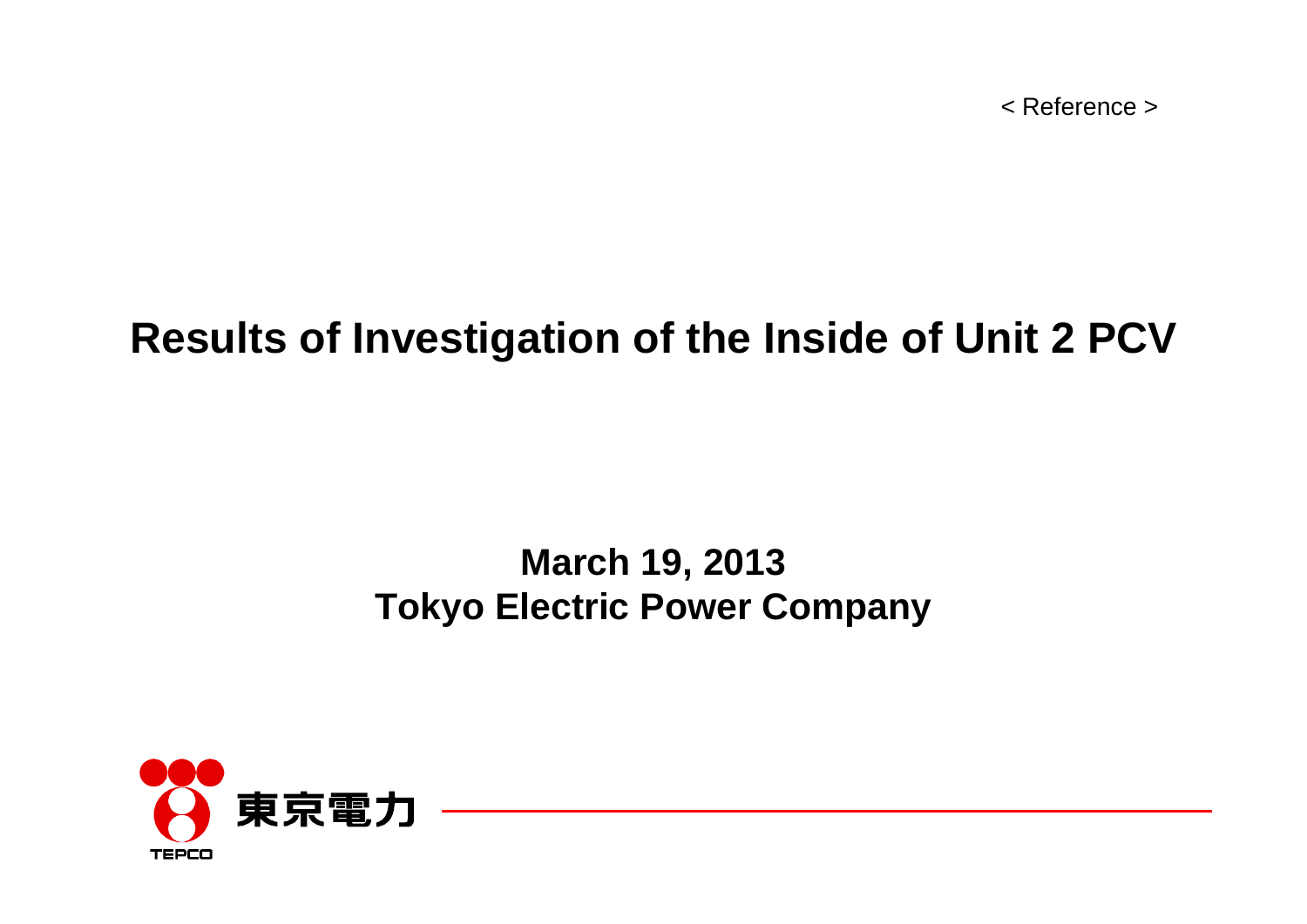# **1. Investigation Items**

Today (March 19), the inside of the PCV has been investigated by inserting investigation equipment, etc. from X-53 penetration. The investigation items are as follows.

| <b>Item</b>                                                        | <b>Contents of investigation</b>                                                                                                                                     | Investigation equipment                 |
|--------------------------------------------------------------------|----------------------------------------------------------------------------------------------------------------------------------------------------------------------|-----------------------------------------|
| Investigation of the inside<br>of the PCV (Government<br>project)  | - Investigation of the CRD replacement rail<br>$\vert$ - Investigation of the area near the pedestal opening thermometer                                             | CCD camera, dosimeter,                  |
| Sampling of accumulated<br>water                                   | - Sampling and analysis of accumulated water                                                                                                                         | CCD camera, water<br>sampler            |
| Installation of the<br>permanent monitoring<br><b>linstruments</b> | $\vdash$ Continuous monitoring of the ambient temperature $ CCD $ camera,<br>and accumulated water temperature<br>- Continuous monitoring of accumulated water level | thermocouple, water<br>leakage detector |



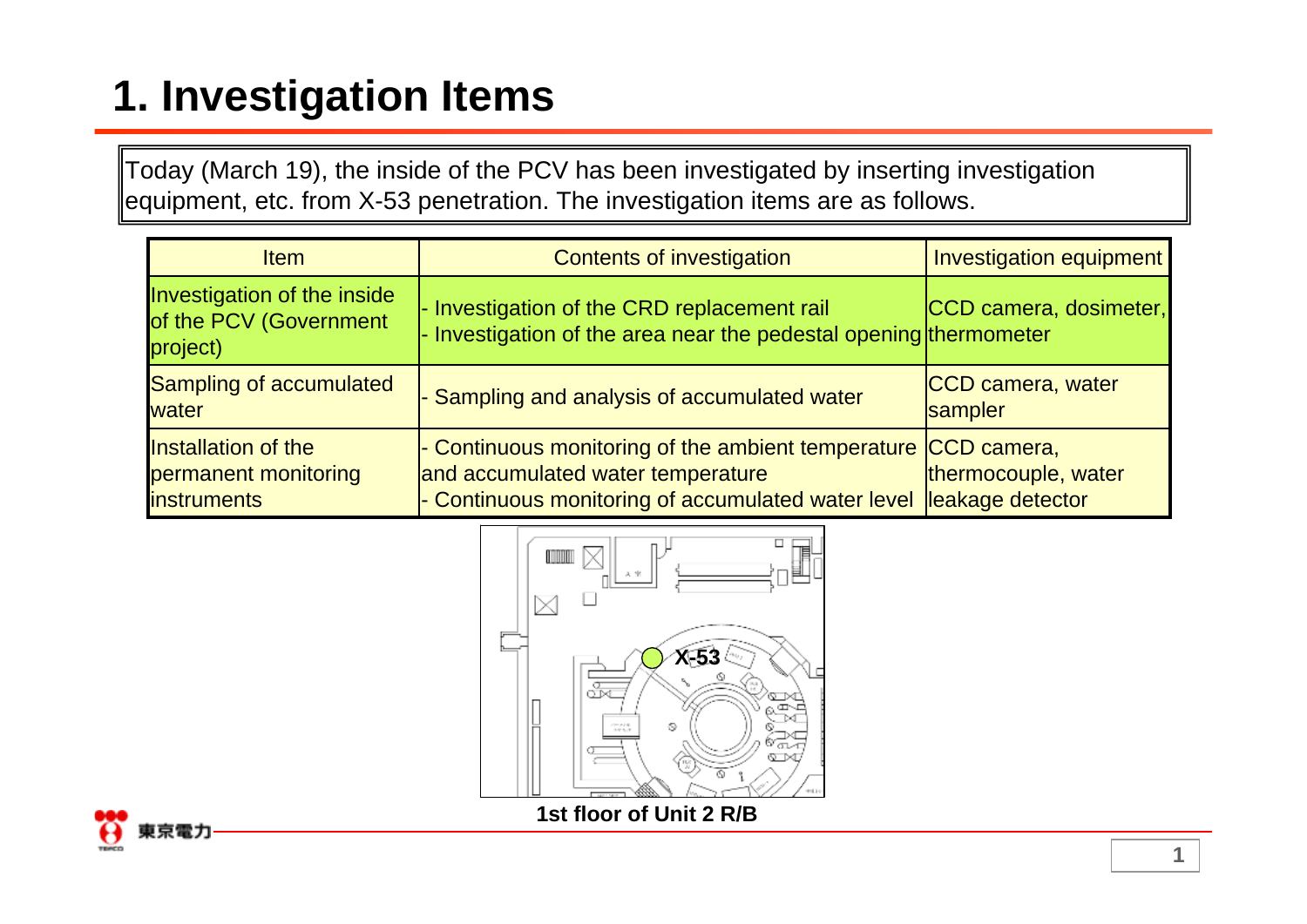## **2. Overview of Investigation**

The CRD replacement rail and the area near the pedestal opening were investigated by inserting investigation equipment from X-53 penetration. The results obtained will be incorporated into the plan of full-scale investigation\* (investigation of the inside of the pedestal to performed through X-6 penetration). \*The investigation equipment will be inserted from X-6 through the CRD replacement rail into the pedestal.

#### **Investigation items**

|                                                                                                                                                                      | Scope                                         | Investigation<br>item  | Equipment                              |                                                                      |  |  |
|----------------------------------------------------------------------------------------------------------------------------------------------------------------------|-----------------------------------------------|------------------------|----------------------------------------|----------------------------------------------------------------------|--|--|
|                                                                                                                                                                      |                                               | Appearance             | CCD camera                             | <b>RPV</b><br><b>PCV</b>                                             |  |  |
|                                                                                                                                                                      | <b>CRD</b> replacement<br>rail, area near the | Ambient dose           | <b>Dosimeter</b>                       | $X-53$<br>Pedestal opening<br><b>TEMPERENT</b>                       |  |  |
|                                                                                                                                                                      | pedestal opening                              | Ambient<br>temperature | Thermocouple<br>thermometer            | CRD replacement rail<br>$X-6$                                        |  |  |
| Mockup for inserting investigation equipment<br><u> 1999 - 1999 - 1999 - 1999 - 1999 - 1999 - 1999 - 1999 - 1999 - 1999 - 1999 - 1999 - 1999 - 1999 - 1999 - 199</u> |                                               |                        |                                        |                                                                      |  |  |
|                                                                                                                                                                      |                                               |                        | <b>CCD camera</b>                      | Check for fall-off of the<br>Pedestal<br><b>CRD</b> replacement rail |  |  |
|                                                                                                                                                                      |                                               |                        |                                        | Check for obstacles on<br>the CRD replacement rail                   |  |  |
|                                                                                                                                                                      |                                               |                        |                                        | <b>Check for fallen</b><br>objects in the pedestal<br>ħŧ             |  |  |
|                                                                                                                                                                      | <b>Mockup CRD</b><br>replacement rail         |                        | <b>Measurement</b><br>instrument mount | Scope of investigation of the inside of                              |  |  |
|                                                                                                                                                                      |                                               |                        |                                        | the PCV through X-53 penetration                                     |  |  |
|                                                                                                                                                                      | 東京電力                                          |                        |                                        |                                                                      |  |  |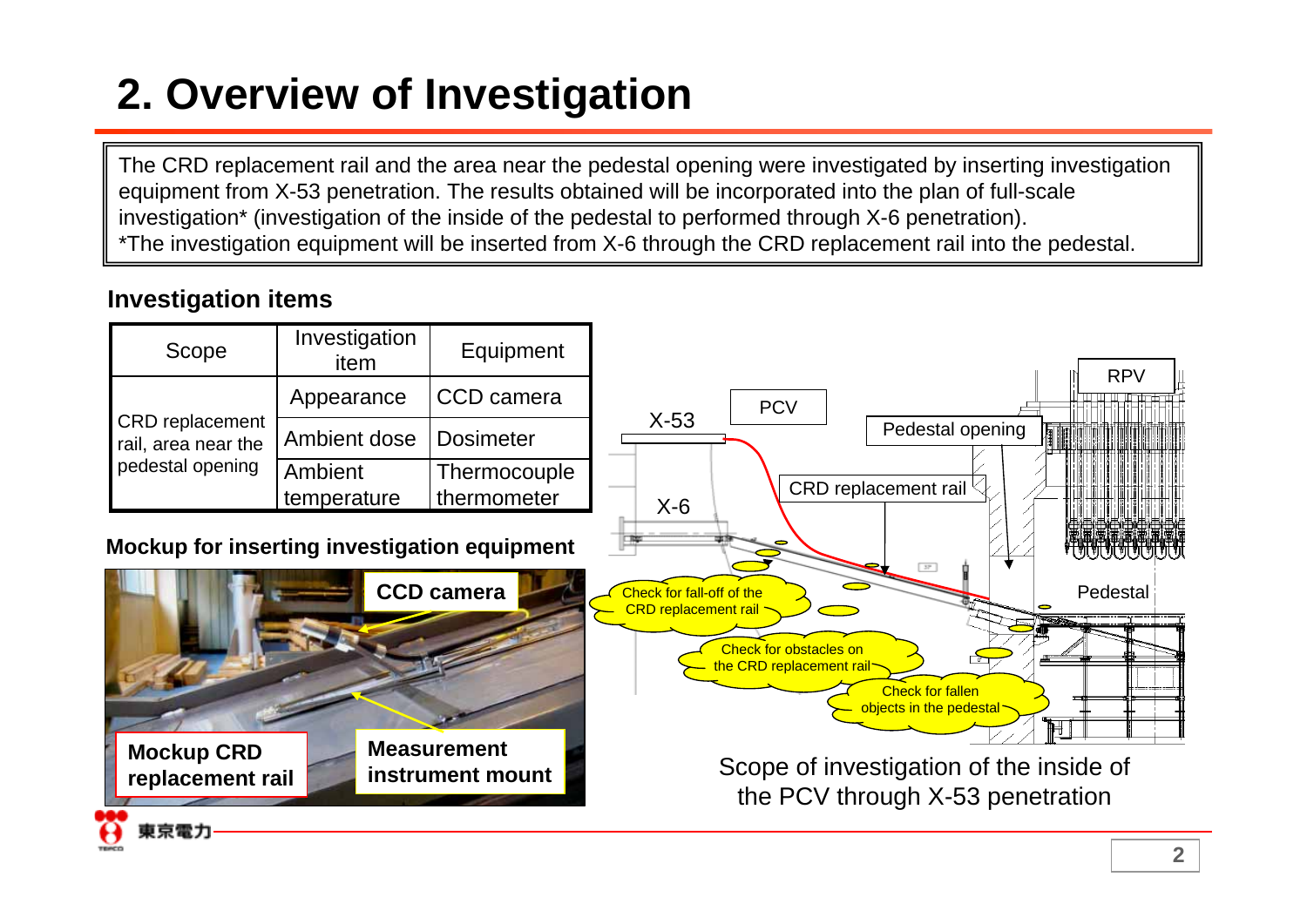## **3. Results of Investigation**

Since the CRD replacement rail could not be found, the investigation of the rail and the area near the pedestal could not be performed. The camera was able to reach the upper part of the grating on the first floor.

< Condition of the inside > The amount of water dripping inside the PCV has decreased since the first entry.

The condition of the grating on the first floor is shown in the photo below.



Ambient dose in the area where the photo was taken: Approx. 1Sv/h

Ambient temperature in the area where the photo was taken: Approx. 34

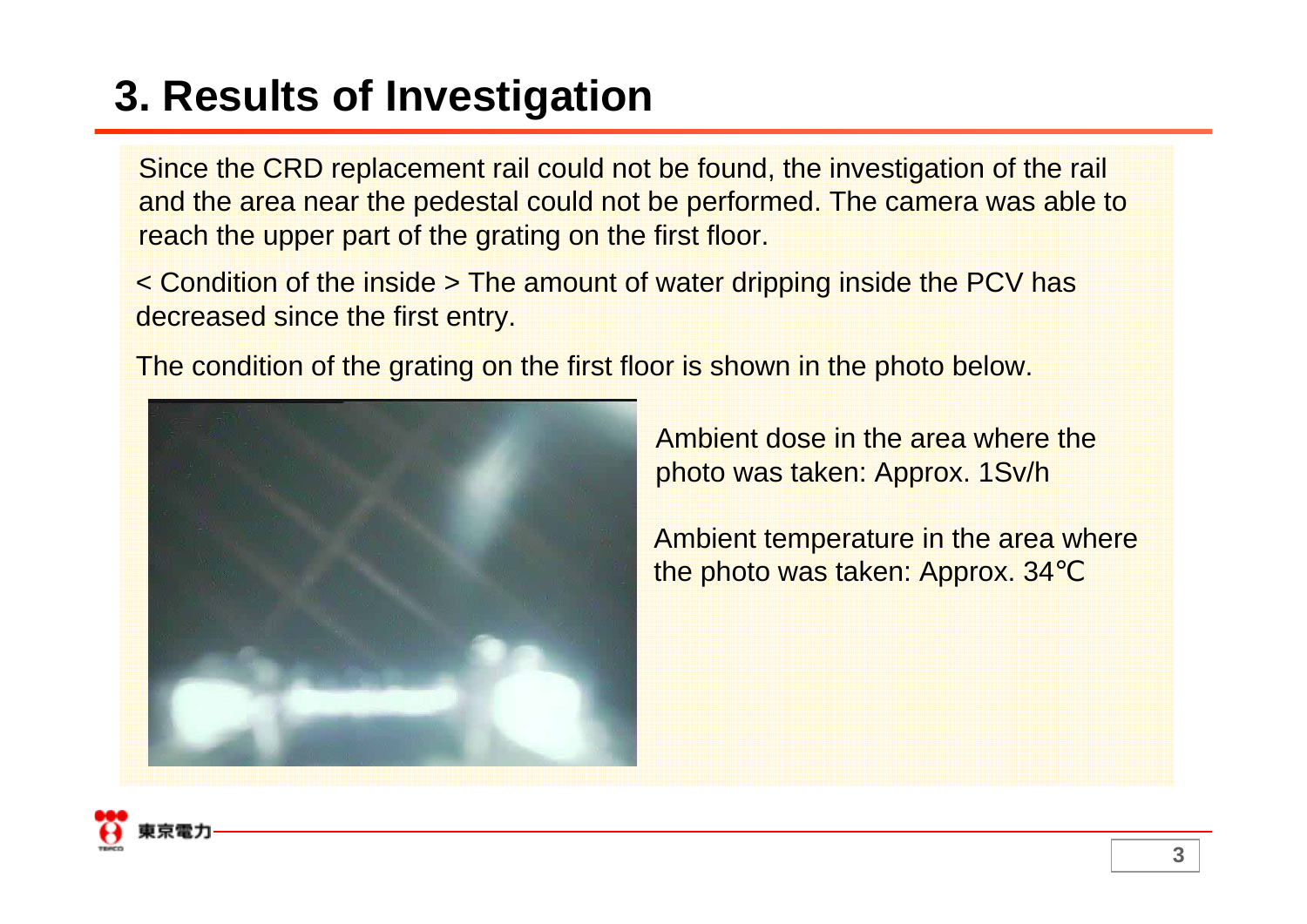## **4. Others**

Though the guide pipe was initially planned to be removed and wiped off before completing the work, work was finished with the guide pipe still inserted since it got stuck and the exposure dose was getting close to the planned dose. The guide pipe will be removed as soon as finding out how. The PCV penetration opening is sealed by an O ring.